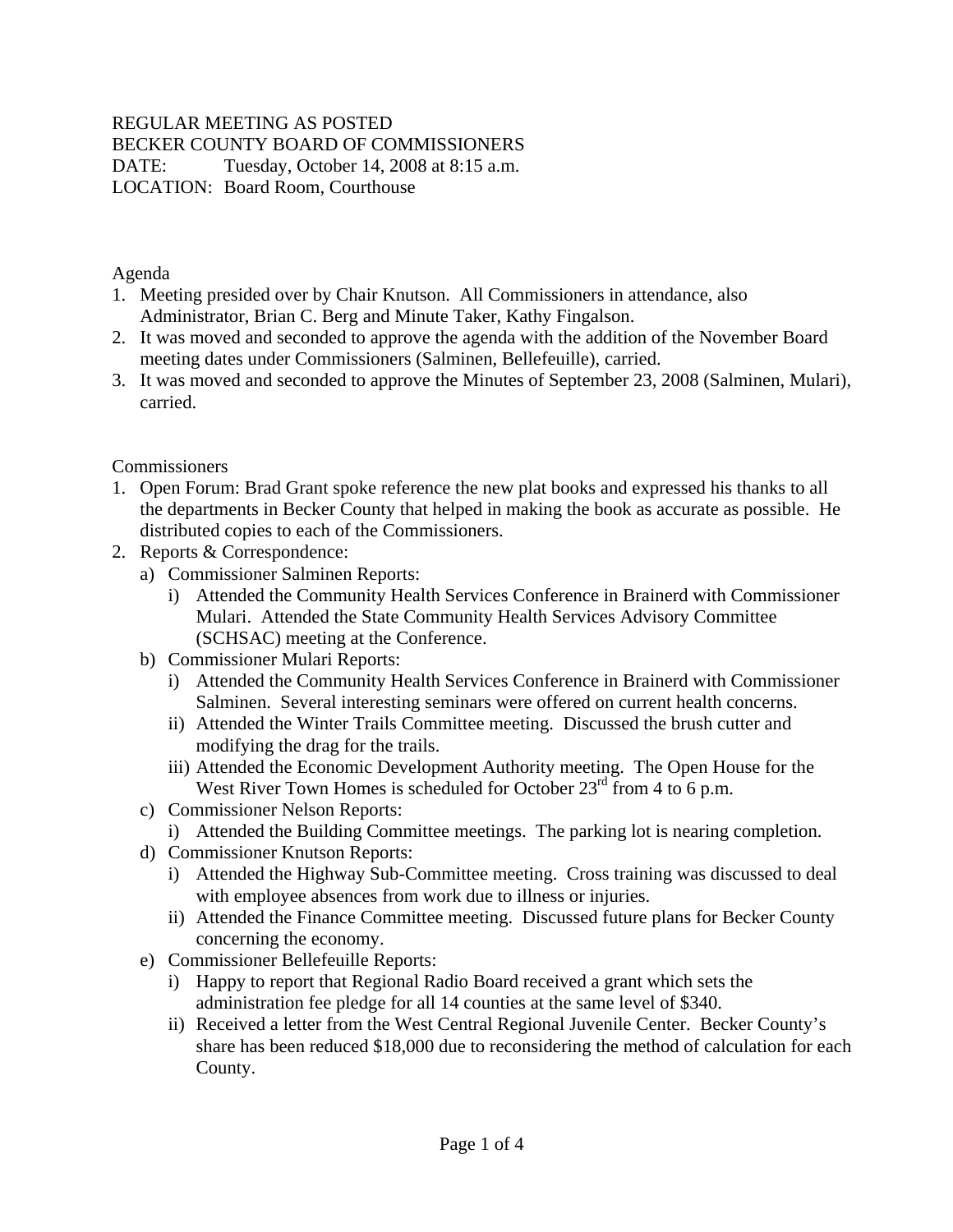- f) It was moved and seconded to approve attendance including per diem and mileage by all Commissioners to the Association of Minnesota Counties Fall District 4 Meeting on October 31, 2008 in Fergus Falls (Salminen, Bellefeuille), carried.
- g) It was moved and seconded to approve the Civil Commitment Contract with Thorwaldsen, Malmstrom, Sorum & Majors for the time period January 1, 2009 through December 31, 2009 (Salminen, Nelson), Commissioner Bellefeuille abstained from voting, carried.
- h) It was moved and seconded to accept the City/County Parking Lot Agreement as outlined in the letter to the City dated October 8, 2008 in the amount of \$416,000 (Salminen, Bellefeuille), carried.
- i) It was moved and seconded to approve notification to the media of the intent of the Commissioners to move the regular November  $11<sup>th</sup>$  meeting to November  $18<sup>th</sup>$  in honor of the Veteran's Day holiday (Mulari, Salminen), carried.

## Auditor-Treasurer

- 1. It was moved and seconded to approve the Gambling Permit for Wolf Lake VFW to conduct a Raffle at a Fishing Derby on Big Toad Lake in Toad Lake Township on January 17, 2009, Resolution 10-08-1A (Salminen, Bellefeuille), carried.
- 2. It was moved and seconded to approve the tobacco license renewals for (1) Richard Bartelt, Four Corners in Erie Township; (2) Community Co-ops of Lake Park, C-Store in Lake Park Township; (3) Delheln Inc., Randy's Lake Eunice in Lake Eunice Township; (4) Shirley Kalberer, County 6 Gas & Bait in Lake View Township; (5) Coalwell Agency Inc., Highway 59 Store, in Detroit Township; (6) Kathleen M. Sherbrooke, Cormorant Store Inc., in Cormorant Township; (7) Jay B. Olness – GR8 Investments Inc., Pit 611, in Lake Eunice Township; (8) Lance Highman, Northern Inn, in Toad Lake Township; (9) Susan L. Rader, Toad Lake Store, in Toad Lake Township; and (10) Roger L. Nelson, Loon Echo Inc. – Elbow Lake Store & Bar, in Round Lake Township (Bellefeuille, Salminen), carried.

# Finance Committee Minutes

- 1. Car Pool was added to the agenda.
- 2. It was moved and seconded to approve the Claims including the addition of the payment for Minimum Security Property Taxes in the amount of \$2,986 and the movement of the payment to Tweeton Refrigeration from Department Maintenance to the Jail and the over 90 day claims (1) Tweeton Refrigeration for service at the jail, and (2) Seaberg Oil for fuel at the transfer station (Salminen, Nelson), carried.
- 3. It was recommended by the Finance Committee to approve the Sheriff requests for the emergency purchase of a hot water pre-heater, the purchase of materials for kitchen wall repair, and the acceptance of the amended ATV Enforcement Grant.
- 4. It was moved and seconded to approve retaining a land attorney for a Planning and Zoning Board of Adjustment legal matter for further discovery for an estimated cost of \$5,000 - \$10,000 (Salminen, Bellefeuille), carried.
- 5. It was moved and seconded to approve the low quote from Northern Wolf Basement Waterproofing in the amount of \$2,090 to tile the Human Services building elevator pit due to ground water seepage (Salminen, Mulari), carried.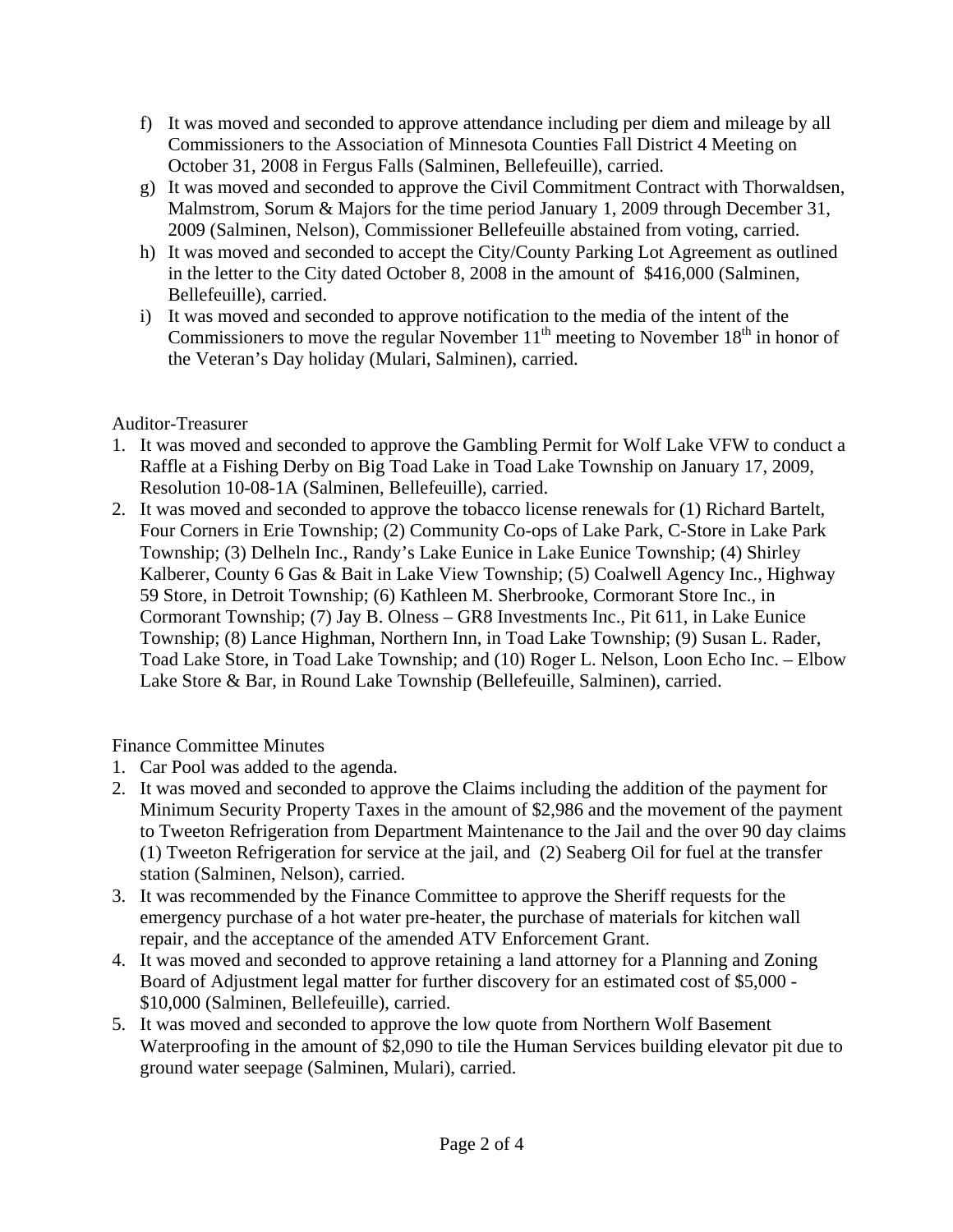- 6. It was moved and seconded to approve the low quote from Innovative Basement in the amount of \$2,885 to install drainage tile in a segment of the basement of the original Courthouse (Salminen, Nelson), carried.
- 7. It was moved and seconded to approve renewal of the yearly Honeywell Maintenance Contract for the heating and cooling system (Salminen, Bellefeuille), carried.
- 8. Budget discussions were held.
- 9. It was recommended by the Finance Committee to approve the Civil Commitment Contract with Thorwaldsen, Malmstrom, Sorum & Majors for 2009.
- 10. It was recommended by the Finance Committee to approve the City/County Parking Agreement to pay \$416,000 to satisfy the required additional parking for the courthouse addition.
- 11. It was moved and seconded to approve the (1) Transfer Station Change Order 002 for Classic Concrete Contractors for a deduction in the amount of (\$593.79) and Transfer Station Change Order 003 for Classic Concrete Contractors for a deduction in the amount of (\$1,100.00); (2) Parking Lot Change Order E-001 for Mark's Electric for an addition of \$1,198.48; (3) Court House Phase I Change Order E-005 for Dakota Electric for an addition of \$8,330.00 (Salminen, Nelson), carried.
- 12. Discussed the car pool. The cars will be assigned to individual departments in 2009 with the addition of possibly two more vehicles.

### Assessor

1. It was moved and seconded to approve the abatement PIN 15.0250.000, Height of Land Township for \$1,876.00 (Mulari, Salminen), carried.

Land of the Dancing Sky – Area Agency on Aging

1. A Maturing of America update was presented including data specific to Becker County by Mark Tysver and Judy Peterson.

### **Sheriff**

- 1. It was moved and seconded to approve the amended Agreement with the Minnesota Department of Natural Resources adding \$4,204 for ATV enforcement during the 2009 fiscal year (Salminen, Bellefeuille), carried.
- 2. It was moved and seconded to approve the low bid for the pre-heater located in the dishwashing unit from Ecolab in the amount of \$2,004.28 (Salminen, Nelson), carried.
- 3. An explanation of the expenditure prior to approval for the wall covering for the kitchen from Roers Construction was presented.

Emergency Management

1. It was moved and seconded to approve the revised County Wide Emergency Operations Plan (Mulari, Nelson), carried.